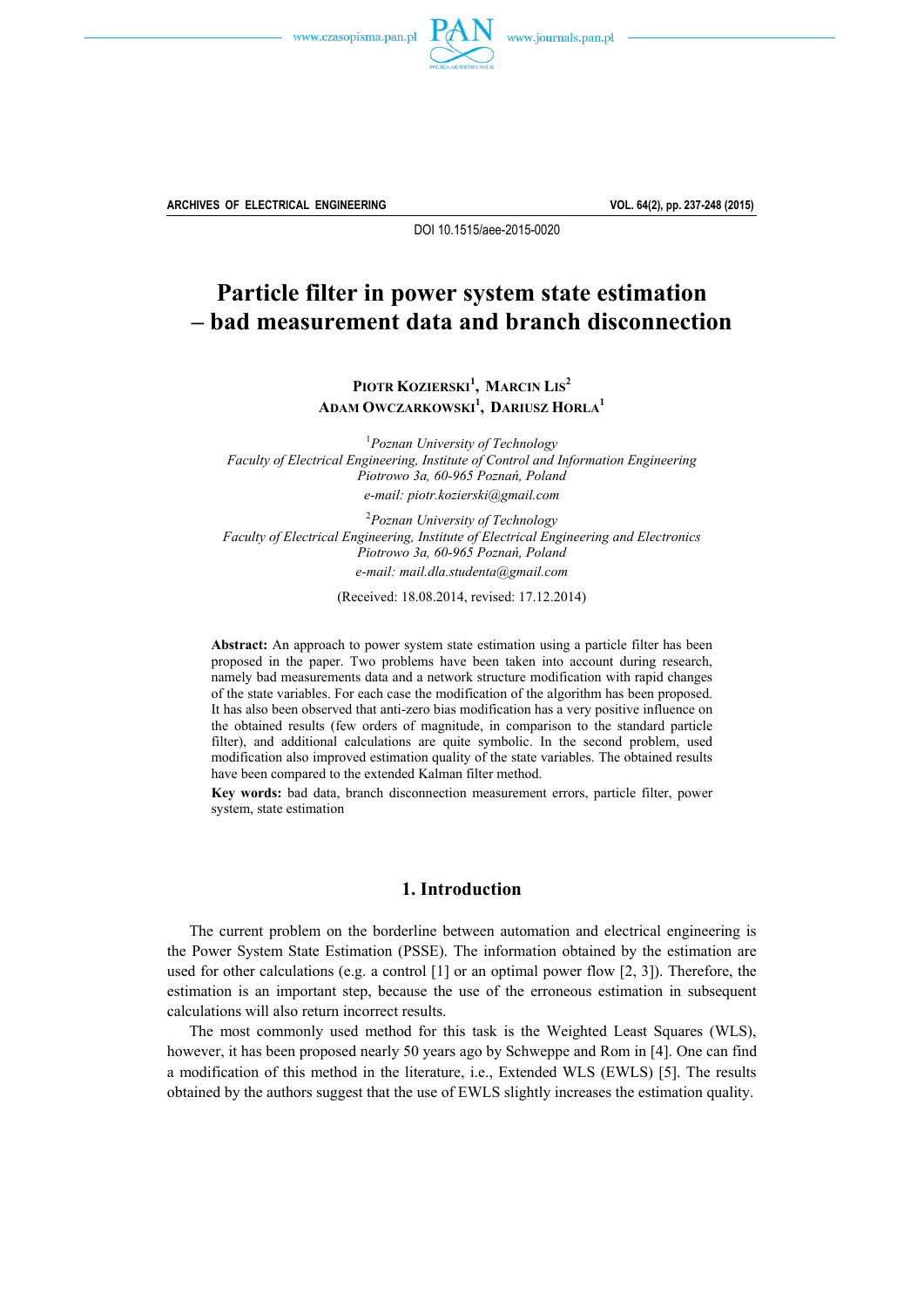





 The dynamic estimation methods, i.e. the methods which utilize the history of the state variables (the history is usually limited to the previous state) are alternatives. Such methods include Extended Kalman Filter (EKF) [6], Unscented Kalman Filter (UKF) [7], and also Particle Filter (PF).

 The authors of this article are interested in PF methods for PSSE problem solution ([8-10]). This article is focused on the two issues that may occur in the power system, i.e. large measurement errors and line disconnection – the modifications of PF method to the both problems have been proposed.

 In the second Section, PF principle of operation has been described. The third Section is devoted to the power system used in the simulations. In the next Section, PF modifications have been presented. In the fifth Section, the performed simulations and the obtained results have been described. Conclusions and summary of the article have been presented in the last Section.

## **2. Particle filter**

PF principle of operation is based on the Bayes filtering, with the Bayes rule described by

$$
p(\mathbf{X}^{(k)} | \mathbf{Y}^{(k)}) = \frac{p(\mathbf{Y}^{(k)} | \mathbf{X}^{(k)}) p(\mathbf{X}^{(k)})}{p(\mathbf{Y}^{(k)})},
$$
(1)

where  $p(\cdot|\cdot)$  is a conditional probability, whereas  $\mathbf{X}^{(k)}$  and  $\mathbf{Y}^{(k)}$  are, in general, random variables (in this case  $X^{(k)}$  is a set of state vectors from first to the *k*-th time step and  $Y^{(k)}$  is a set of measurement vectors from first to the *k*-th time step).

 Assuming the use of the marginalized posterior Probability Density Function (PDF), instead of the joint posterior PDF, one can write the same as in (1) [11]

$$
p(\mathbf{x}^{(k)} | \mathbf{Y}^{(k)}) = \frac{p(\mathbf{Y}^{(k)} | \mathbf{x}^{(k)}) p(\mathbf{x}^{(k)})}{p(\mathbf{Y}^k)},
$$
(2)

where  $\mathbf{x}^{(k)}$  is a vector of the state variables in the *k*-th time step,  $\mathbf{Y}^{(k)}$  is a set of the measurements vectors, from first to the *k*-th time step  $\mathbf{Y}^{(k)} = {\mathbf{y}^{(1)}}, \mathbf{y}^{(2)}, ..., \mathbf{y}^{(k)}$ .

Based on the basic concepts in probability, i.e. [12]

$$
p(A \mid B) = \frac{p(A \cap B)}{p(B)},
$$
\n(3)

$$
p(A \cap B) = p(B \cap A), \tag{4}
$$

Bayes rule, which results from above expressions

$$
p(A \mid B) = \frac{p(B \mid A)p(A)}{p(B)},\tag{5}
$$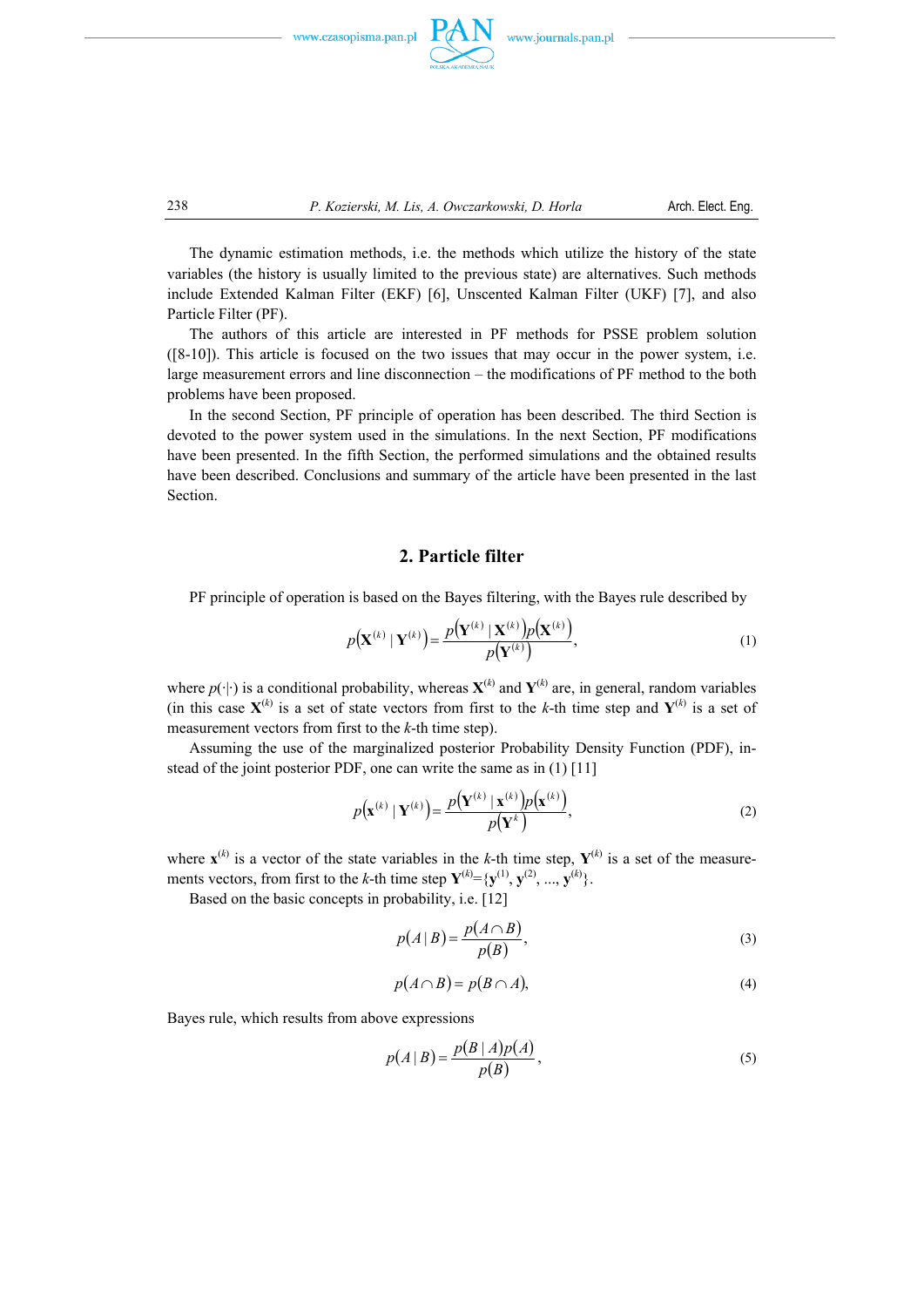

and also on

$$
p(A \cap B \mid C) = \frac{p(A \cap B \cap C)}{p(C)},
$$
\n<sup>(6)</sup>

$$
p(A|B \cap C) = \frac{p(A \cap B \cap C)}{p(B \cap C)},
$$
\n<sup>(7)</sup>

one can obtain expression of the Bayes filtering, i.e.

$$
\underbrace{p(\mathbf{x}^{(k)} \mid \mathbf{Y}^{(k)})}_{\text{Posterior}} = \frac{\overbrace{p(\mathbf{y}^{(k)} \mid \mathbf{x}^{(k)}) p(\mathbf{x}^{(k)} \mid \mathbf{Y}^{(k-1)})}^{\text{Prior}}}{\underbrace{p(\mathbf{y}^{(k)} \mid \mathbf{Y}^{(k-1)})}_{\text{Evidence}}},
$$
\n(8)

assuming that the object is a first order Hidden Markov Model (HMM). An interested reader can find full derivation in literature, e.g. [13, 14].

 PF is one of the possible Bayes filter implementations. There has been made an assumption that the posterior PDF is composed of particles. The  $i$ -th particle has a certain value  $\mathbf{x}^i$  and the weight  $q^i$ . Greater weight  $q^i$  affects on greater probability that  $\mathbf{x}^i$  is a correct value. When the number of particles *N* tends to the infinity, one can write that

$$
p(\mathbf{x}^{(k)} | \mathbf{Y}^{(k)}) = \hat{p}(\mathbf{x}^{(k)} | \mathbf{Y}^{(k)}) = \sum_{i=1}^{N} q^{i,(k)} \delta_D(\mathbf{x}^{(k)} - \mathbf{x}^{i,(k)}),
$$
(9)

where  $\delta_D(\cdot)$  is a Dirac delta.

 Particle filtering is one of the three main Sequential Monte Carlo (SMC) method types, in which PDF  $p(\mathbf{x}^{(k)} | \mathbf{Y}^{(k)})$  is calculated. Two other variants are a smoothing  $p(\mathbf{x}^{(k)} | \mathbf{Y}^{(k+n)})$  and a prediction  $p(\mathbf{x}^{(k+n)}|\mathbf{Y}^{(k)})$ , where *n* is a natural number [15].

 The first particle filter was proposed by Gordon, Salmond and Smith in 1993 and has been called the Bootstrap Filter [16]. Operation principle of PF has been presented below.

 **Algorithm 1:** Bootstrap filter

- 1) Initialization. Draw *N* particles from the initial PDF  $\mathbf{x}^{i,(0)} \sim p(\mathbf{x}^{(0)})$ , set the time step value  $k = 1$ .
- 2) Prediction. Draw *N* new particles from the transition model  $\mathbf{x}^{i,(k)} \sim p(\mathbf{x}^{(k)} | \mathbf{x}^{i,(k-1)})$ .
- 3) Update. Calculate particle weights based on measurement model  $q^{i,(k)} = p(\mathbf{y}^{(k)}|\mathbf{x}^{i,(k)})$ .
- 4) Normalization. Normalize weights so that their sum be equal to 1.
- 5) Resampling. Draw *N* new particles based on the posterior PDF, obtained in previous steps.
- 6) Calculate an estimated value, increase the time step  $k = k + 1$ , go to the second step.

 A general form of PF is the Sequential Importance Resampling (SIR) algorithm, which has been described below.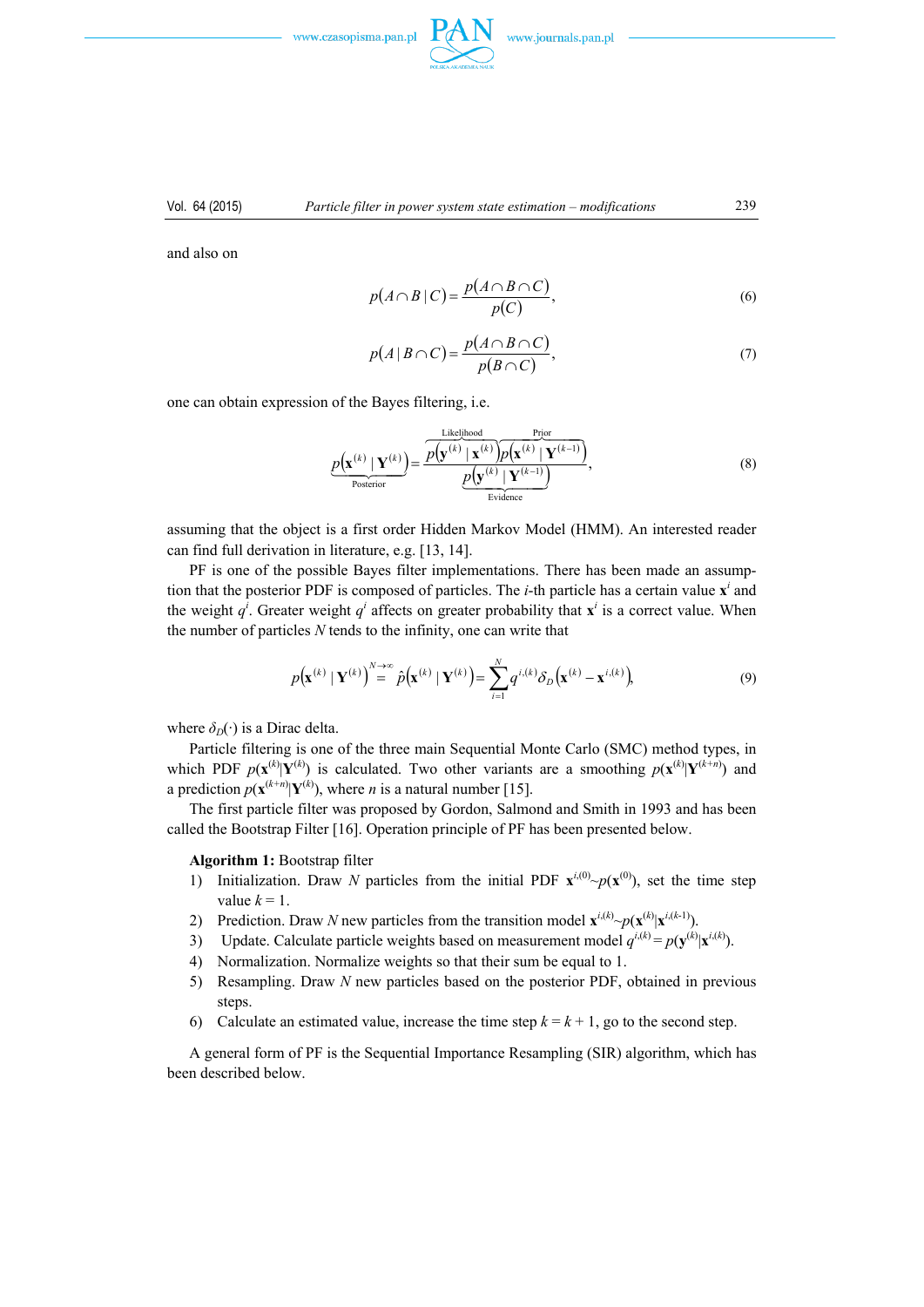



 **Algorithm 2:** Sequential importance resampling

- 1) Initialization. Draw *N* particles from the initial PDF  $\mathbf{x}^{i,(0)} \sim p(\mathbf{x}^{(0)})$ , set the time step value  $k = 1$ .
- 2) Prediction. Draw *N* new particles from the importance density  $\mathbf{x}^{i,(k)} \sim g(\mathbf{x}^{(k)} | \mathbf{x}^{i,(k-1)}, \mathbf{y}^{(k)})$ .
- 3) Update. Calculate particle weights based on the measurement model, the transition model and the importance density

$$
q^{i,(k)} = q^{i,(k-1)} \frac{p(\mathbf{y}^{(k)} | \mathbf{x}^{i,(k)}) p(\mathbf{x}^{i,(k)} | \mathbf{x}^{i,(k-1)})}{g(\mathbf{x}^{i,(k)} | \mathbf{x}^{i,(k-1)}, \mathbf{y}^{(k)})}.
$$
 (10)

- 4) Normalization. Normalize weights so that their sum be equal to 1.
- 5) Check condition for a resampling execution if it is not met, go to the 7th step.
- 6) Resampling. Draw *N* new particles based on the posterior PDF, obtained in the previous steps; set the new weights values equal to  $\frac{1}{N}$ .
- 7) Calculate an estimated value, increase the time step  $k = k + 1$ , go to the second step.

 The importance density, which has been used in steps 2 and 3 of the Algorithm 2, is an arbitrary function, which can be dependent on the measurement values (what is not obligatory). This should be used, when the values can be easily calculated from the transition model  $p(\mathbf{x}^{(k)}|\mathbf{x}^{i,(k-1)})$ , but there are difficulties in drawing from this PDF. This can also be applied when any additional information are known, which can allow for narrow the consecutive draws.

 As one can see, there may be many different types of PF, e.g., Auxiliary PF [17], Marginal PF [18], Gaussian PF [19]. One can also find algorithms, which combine two different methods, e.g. Extended Kalman PF [20], Unscented PF [21], Hybrid Kalman PF [22] or Iterated Extended Kalman PF [23].

 These PF variations mainly relate to the steps 2 and 3 in the Algorithm 2. Whereas the element that appears in every PF is resampling. In this article, the systematic resampling has been used for simulations.

 **Algorithm 3:** Systematic resampling

- 1) Initialization. Set value  $j = 1$  and sum of weights  $S = q^{1,(k)}$ , generate a one random value  $u \sim U[0, \frac{1}{N})$ .
- 2) Steps 3-5 perform for  $i = 1 ... N$ .
- 3) While  $S < u$  do  $j = j + 1$  and  $S = S + q^{j(k)}$ .
- 4) Choose value  $\mathbf{x}^{j,(k)}$  for replication.
- 5) Calculate  $u = u + \frac{1}{N}$ .

 There are also many other types of resampling steps. Interested readers are recommended to study the contents of the publication [24] where more than 20 different types of resampling have been described.

 As one can easily see, most of the required in PF calculations can be performed simultaneously. For this reason, one can find proposals for PF implementation on GPU [25] or on FPGA [26] in the literature. This is important, because only with a parallel implementation PF can compete in terms of the execution time with other estimation methods.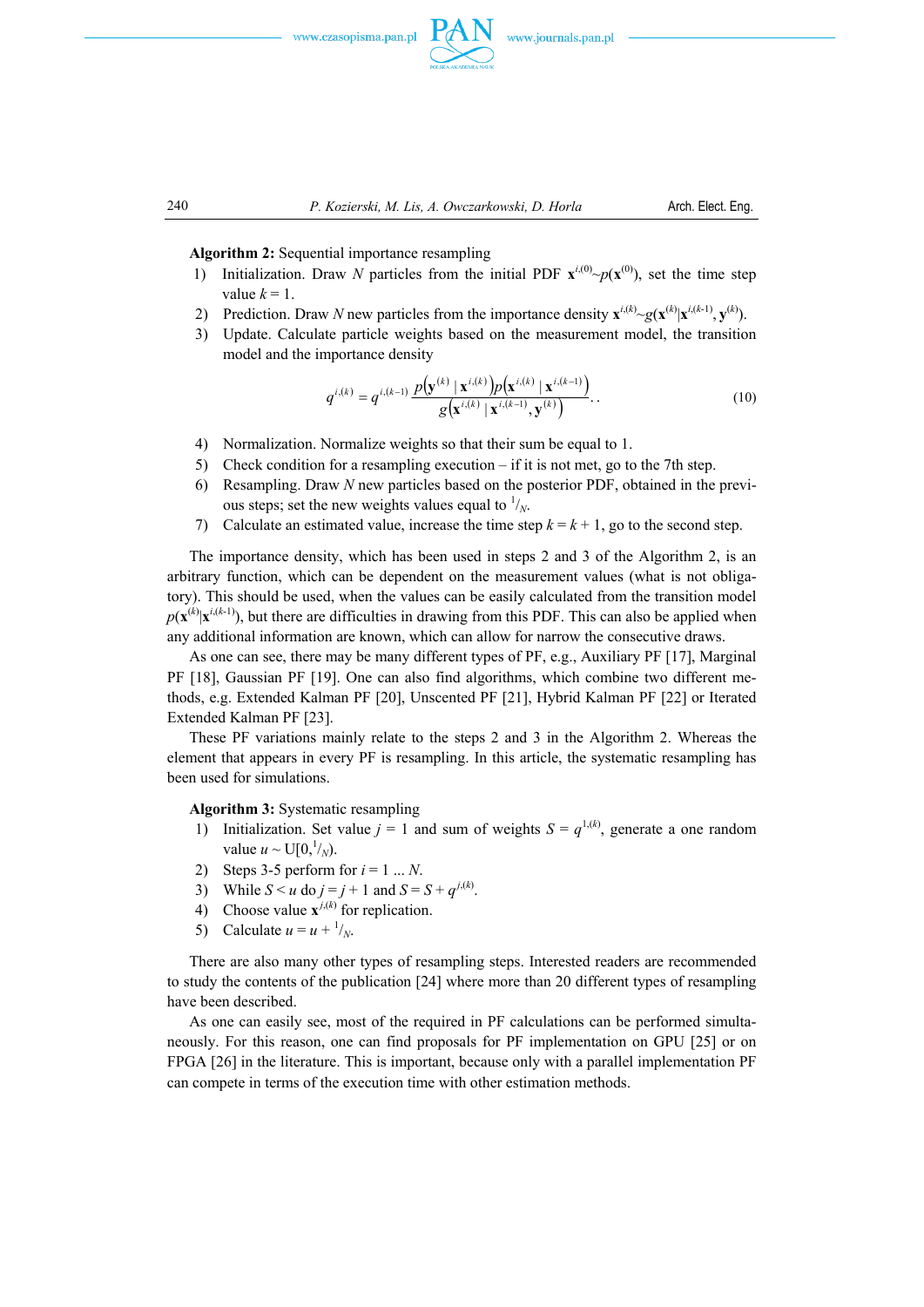

Vol. 64 (2015) *Particle filter in power system state estimation – modifications* 241

 For readers interested in the particle filtering subject, references [27] and [14] are recommended.

# **3. Power system**

 An object, which has been chosen (power system) is a multidimensional nonlinear system. It consists of nodes (buses) and lines (branches) which connect the nodes. A  $\pi$  quadripole has been selected as the line model (see Fig. 1),



Fig. 1. Branch model in power system

where  $y'_{ij}/2$  is a half total line charging susceptance [28], and  $y_{ij}$  is a line admittance calculated from

$$
\underline{y}_{ij} = \frac{1}{R_{ij} + sX_{ij}},
$$
\n(11)

where  $R_{ij}$  is a resistance and  $X_{ij}$  is a reactance.

Based on the line parameters, the admittance matrix  $\mathbf{Y}$ , which is required for subsequent calculations, is created. The diagonal values are calculated based on expression

$$
\underline{Y}_{ii} = \sum_{\substack{j=1 \ j \neq i}}^B \left( \frac{\underline{y'}_{ij}}{2} + \underline{y}_{ij} \right),\tag{12}
$$

and the remaining matrix values, based on the equation

$$
\underline{Y}_{ij} = -\underline{y}_{ij} \qquad i \neq j. \tag{13}
$$

Elements of **Y** matrix can represented in exponential notation

$$
\underline{Y}_{ij} = Y_{ij} \cdot \exp(j\mu_{ij}). \tag{14}
$$

 The power system is composed of *B* buses and *L* branches. The unequivocal network state can be determined by phasors in all nodes, where each phasor can be represented by the voltage magnitude *U* and phase angle *δ*. However, a reference node is needed, wherein the phase value will be a constant (usually equal to 0). Based on the latter, one can conclude that the power system consisting of *B* nodes is a multidimensional object with 2*B*-1 state variables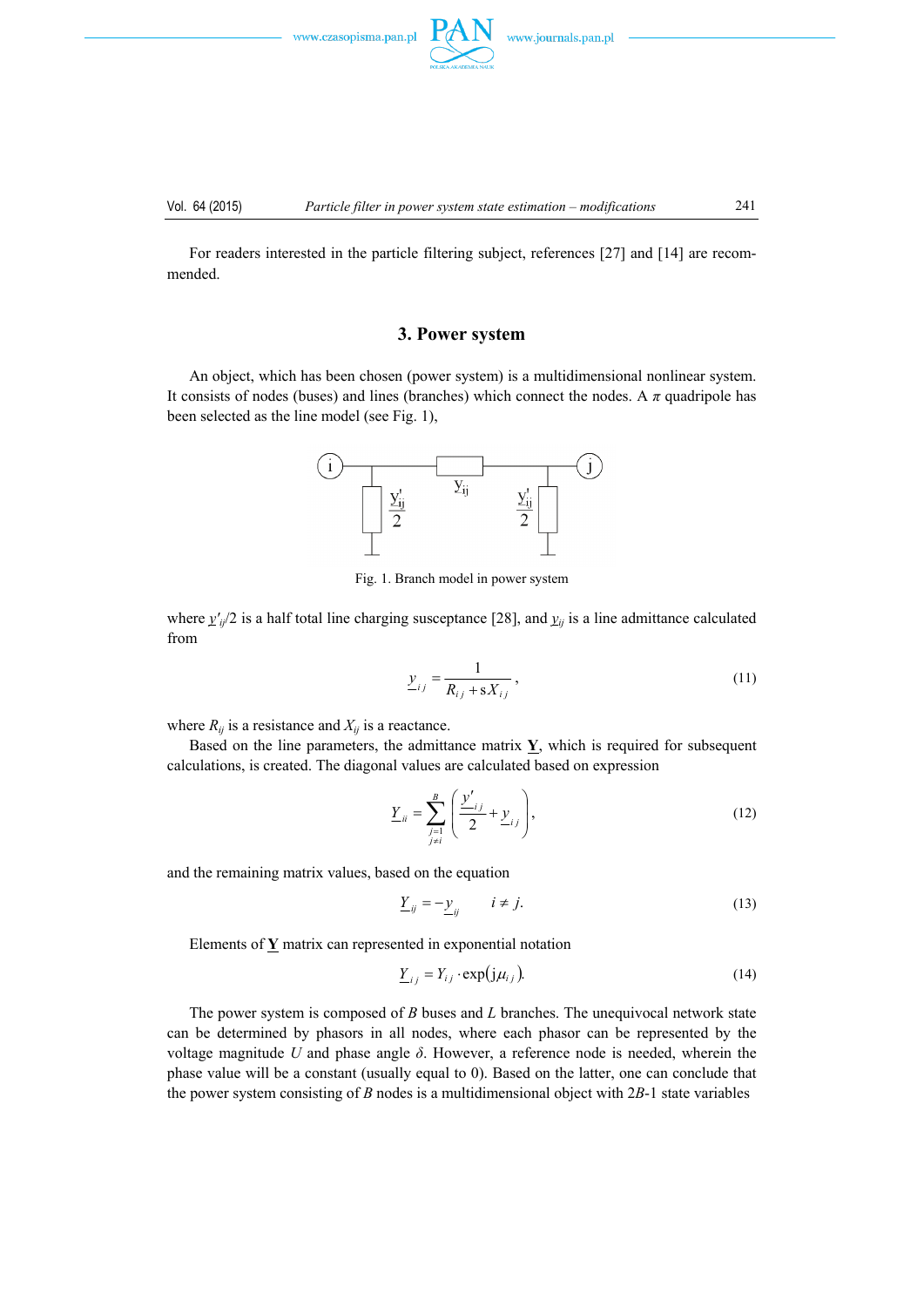



242 *P. Kozierski, M. Lis, A. Owczarkowski, D. Horla* Arch. Elect. Eng.

$$
\mathbf{x} = [x_1 \cdots x_{2B-1}]^T = [U_1 \cdots U_B \quad \delta_2 \cdots \delta_{2B-1}]^T. \tag{15}
$$

In (15) it is assumed that the first node is reference.

5 measurement types have been specified in the power system, i.e. a voltage magnitude and 4 types of power:

 $\bullet$  active (*P*) and reactive (*Q*) power injections

$$
P_i(\mathbf{U}, \delta) = P_i = \sum_{j=1}^{B} U_i U_j Y_{ij} \cos(\delta_i - \delta_j - \mu_{ij}),
$$
\n(16)

$$
Q_i(\mathbf{U},\boldsymbol{\delta}) = Q_i = \sum_{j=1}^B U_i U_j Y_{ij} \sin(\delta_i - \delta_j - \mu_{ij}),
$$
\n(17)

• active and reactive power flows

$$
P_{ij}(\mathbf{U}, \delta) = P_{ij} = U_i^2 Y_{ij} \cos(-\mu_{ij}) - U_i U_j Y_{ij} \cos(\delta_i - \delta_j - \mu_{ij}),
$$
(18)

$$
Q_{ij}(\mathbf{U},\boldsymbol{\delta})=Q_{ij}=U_i^2Y_{ij}\sin(-\mu_{ij})-U_iU_jY_{ij}\sin(\delta_i-\delta_j-\mu_{ij})+U_i^2\frac{y'_{ij}}{2}.
$$
 (19)

 The 5-nodal power system has been selected for simulations, the same as in [29]. The assumption has been made that the all possible measurements are performed (i.e. 24 power flows, 10 power injections and 5 voltage magnitudes – total 39 measurements). In the case with bad data, five of the measurements were completely wrong. Errors which have been assumed are:

- $\bullet$  the measured value is continuously the same, significantly overstated,
- the measured value has the opposite sign,
- the measured value is biased by constant value,
- $\bullet$  the measured value always is equal to 0.

 In the case with the line disconnection, all measurements were correct, however line 1-5 was disconnected in the half of the simulation.

 In the Figure 2 scheme of the power system, with marked places of the erroneous measurements, has been presented. In the Figure 3 one can see the explanation of the used designations.



Fig. 2. Scheme of the power system. The bad measurements for first case are marked as grey elements. The disconnected line for second case is marked by dotted line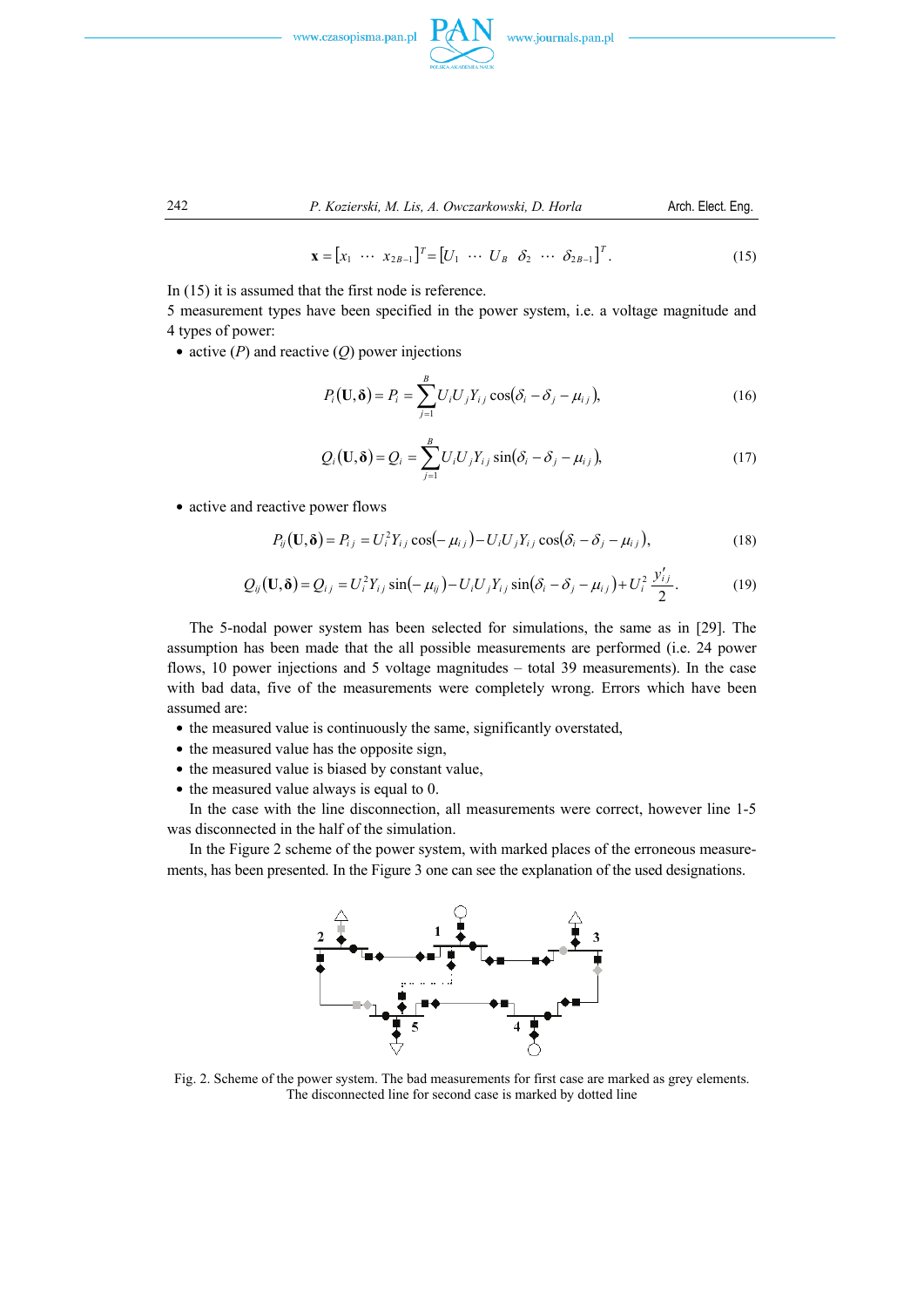



#### Vol. 64 (2015) *Particle filter in power system state estimation – modifications* 243



Fig. 3. The explanation of the designations in the Figure 2

The power system has been modelled as a first order Hidden Markov Model (HMM)

$$
\mathbf{x}^{(k+1)} = \mathbf{x}^{(k)} + \mathbf{v}^{(k)},
$$
\n(20)

$$
\mathbf{y}^{(k)} = \mathbf{h}(\mathbf{x}^{(k)}) + \mathbf{n}^{(k)},\tag{21}
$$

where **v** and **n** are vectors of, respectively, a system noise and a measurement noise (both have been taken as the Gaussian noise), and **h**(·) is a vector of measurement functions (expressions (16-19) or the voltage magnitude).

For more information about power system, the books [29] and [30] are recommended.

## **4. Proposed modifications**

# **4.1. Anti-zero bias**

 This modification is concentrated on the update step in PF method (step 3 in the Algo rithm 1). The measurement model  $p(y^{(k)} | x^{i(k)})$  determines what is the probability that with the given measurement values  $y^{(k)}$ , the state vector is equal to  $x^{i,(k)}$ . In practice, this operation is distributed into simpler calculations, i.e.

$$
p(\mathbf{y}^{(k)} | \mathbf{x}^{i,(k)}) = p(\mathbf{y}_{(1)}^{(k)} | \mathbf{x}^{i,(k)}) \cdot p(\mathbf{y}_{(2)}^{(k)} | \mathbf{x}^{i,(k)}) \cdot \ldots \cdot p(\mathbf{y}_{(m)}^{(k)} | \mathbf{x}^{i,(k)}), \tag{22}
$$

where *m* is a number of all measurements (size of  $y^{(k)}$  vector). To illustrate the problem, the situation for continuous PDF has been shown in the Figure 4 (in the expression  $(22)$ ) it is the same, but in a one point, i.e. for  $\mathbf{x}^{i,(k)}$ ).



Fig. 4. Probability density functions and their product. The case with correct measurements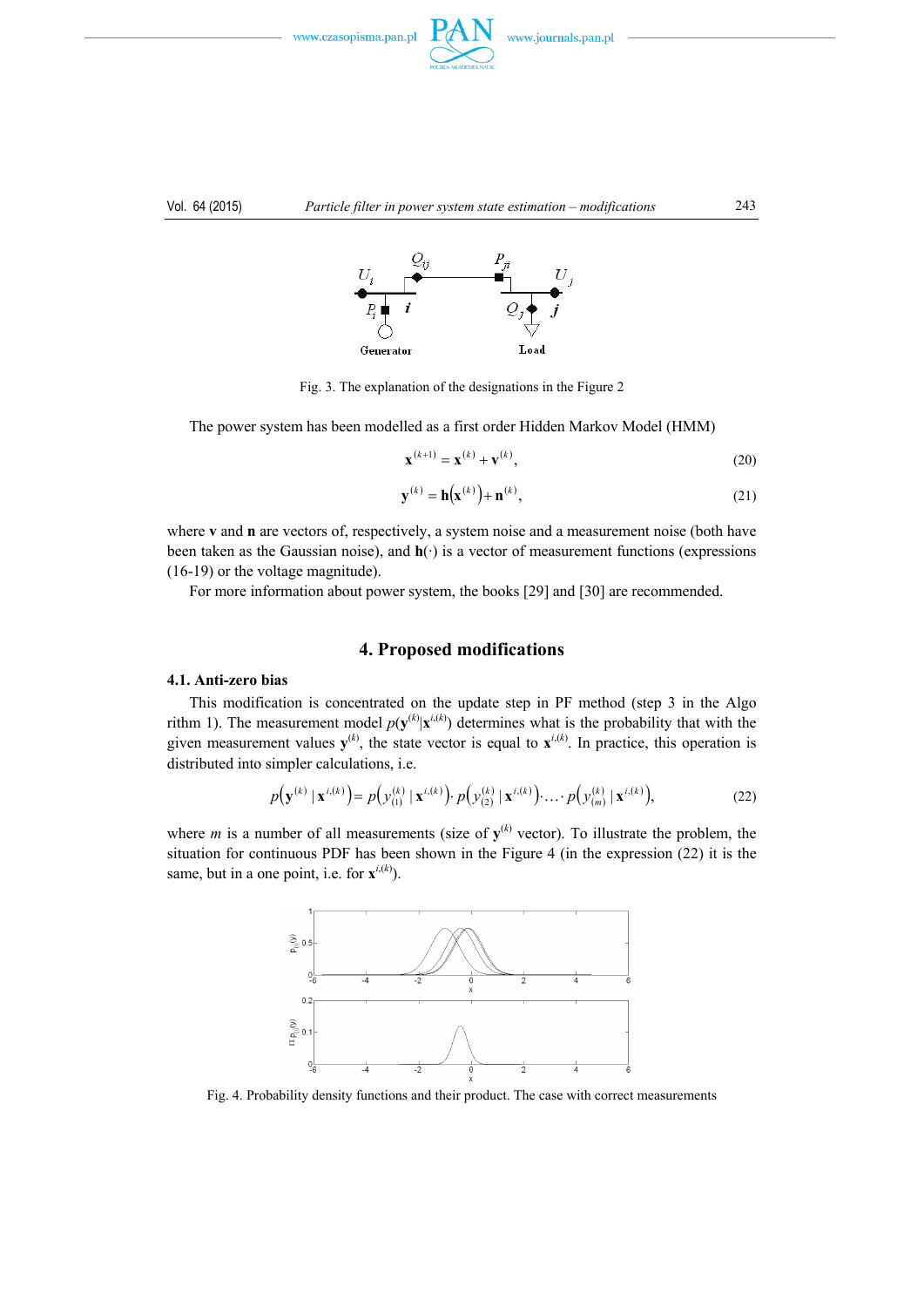



 In the case with bad measurement data, the expected value of the PDF product will significantly change (see Fig. 5, the solid line). Additionally, for some  $\mathbf{x}^{i,(k)}$  vectors the value of expression (22) may be equal to the zero. It is possible in the case where bad measurements would result in a lower value of probability than the minimum value in the floating-point system.

 The modification of the likelihood calculation from the measurement model has been proposed to prevent this problem:

$$
p(\mathbf{y}^{(k)} | \mathbf{x}^{i,(k)}) = (p(\mathbf{y}_{(1)}^{(k)} | \mathbf{x}^{i,(k)}) + b_0) \cdot \ldots \cdot (p(\mathbf{y}_{(m)}^{(k)} | \mathbf{x}^{i,(k)}) + b_0),
$$
\n(23)

where  $b_0$  is the anti-zero bias.

 The use of the anti-zero bias prevents resetting a likelihood to zero and causes that bad measurement data have a negligible effect on the calculated expected value of PDF (see Fig. 5, the dashed line).



Fig. 5. Probability density functions and their product. The case with bad measurement

#### **4.2. Modification during line disconnection**

 The nature of changes of the state variables in successive iterations is described by the transition model  $p(\mathbf{x}^{(k)}|\mathbf{x}^{i,(k-1)})$ . In the case where a factual change of the state variable is much greater than based on the transition model, the correct estimation is not possible.

 On the other hand, the assumption that the variance in the transition model is greater, is inefficient if everything works properly.

 In the case of detection of the line disconnection, the increasing of the variance in the transition model would help, however, it is not known how much this variance should be increased.

 Therefore, the modification of Algorithm 1 has been proposed, which should be used only in the case of the line disconnection. The modification depends only on the last step of the PF algorithm.

 **Algorithm 4:** Bootstrap Filter modification for the line disconnection

6) Calculate an estimated value. If the huge error in the estimation is not detected, increase the time step  $k = k + 1$ . Go to the second step.

As one can see, during one time step *k*, the calculations can be performed few times.

 The line disconnection (and more generally – the change of the state variables greater than this is possible with a chosen transition model) can be easily checked by comparing the un-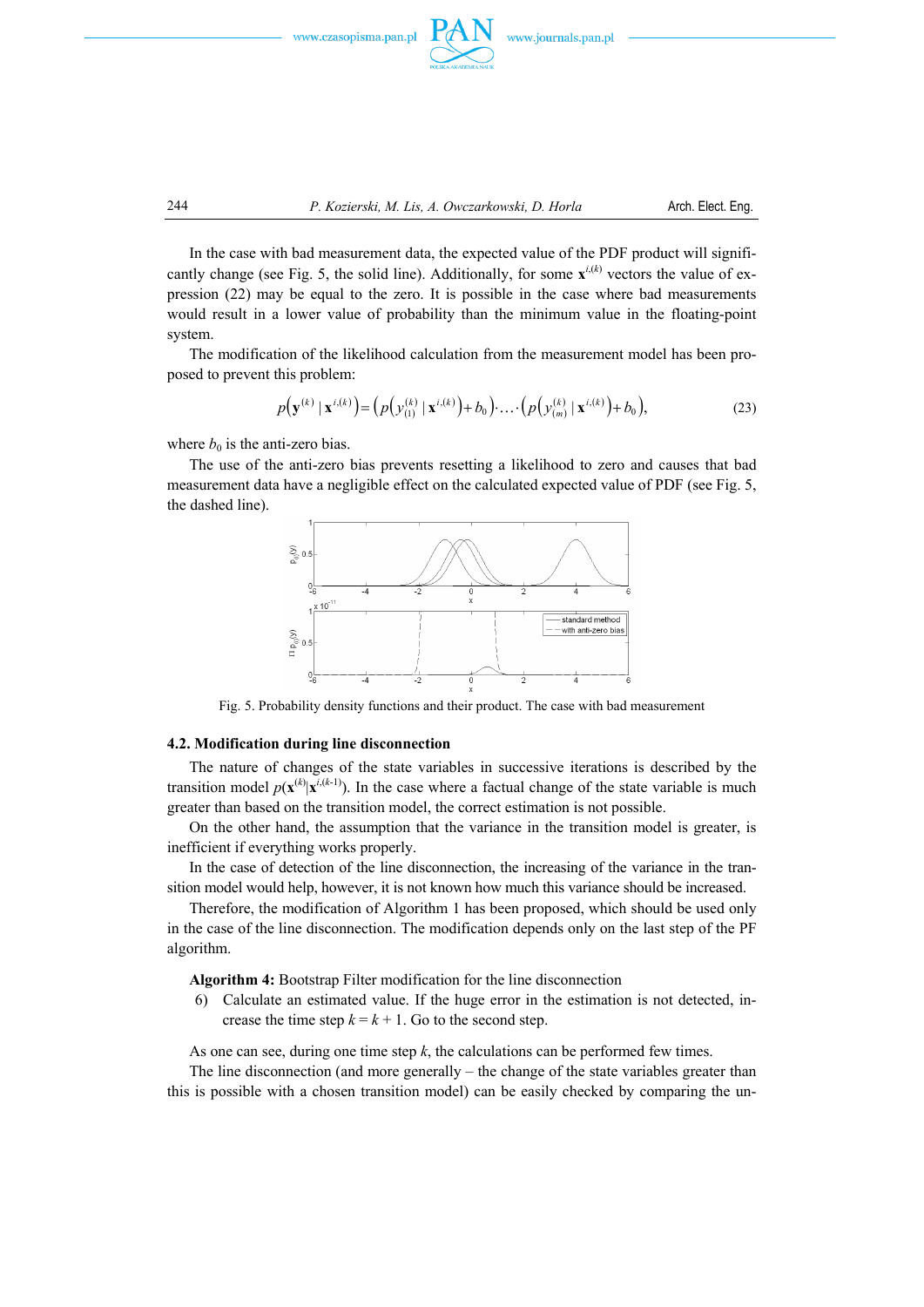

normalized weights (step 3 in the Algorithm 1). In the performed simulations, the maximum weight value decreased by more than 50 orders of magnitude, after the disconnection.

 The condition in the Algorithm 4 can take a several different forms, e.g. an iteration can be repeated until a maximum unnormalized weight reaches a certain threshold value. One can also set up a number of iteration repetitions. In this article the authors assumed that the iteration is repeated as long as the increase of the maximum unnormalized weight is "significant" (greater than 5 orders of magnitude – it has been considered as the huge error in the Algorithm 4). When the maximum unnormalized weight returns to an earlier level, the modification is disabled.

 The additional assumption has been made that since the modification is enabled, the standard deviation in the transition model is 3 times higher.

# **5. Obtained results**

 Simulations have been performed for the power system presented in the Figure 2 for the same set of data, with length of  $M = 100$  time steps.

For a small number of particles  $N \le 10,000$  simulations have been repeated 1,000 times. For  $N \le 100,000$ , 100 simulations have been performed, and 10 simulations in other cases.

 The estimation quality has been described by the indicator *D*, which contains information about the mean square errors (MSE) of the all state variables. It can be written as

$$
D = 10^6 \cdot \sum_{i=1}^{2B-1} (MSE_i)^2, \tag{24}
$$

where  $B$  is a number of buses in the power system. Coefficient  $10<sup>6</sup>$  has been used for obtaining "pleasing to the eye" results.

#### **5.1. Results for bad data measurements (anti-zero bias)**

Value of the anti-zero bias has been chosen to be  $b_0 = 10^{-6}$ . The simulation results have been presented in the Figure 6.



Fig. 6. Simulation results for case with bad data measurements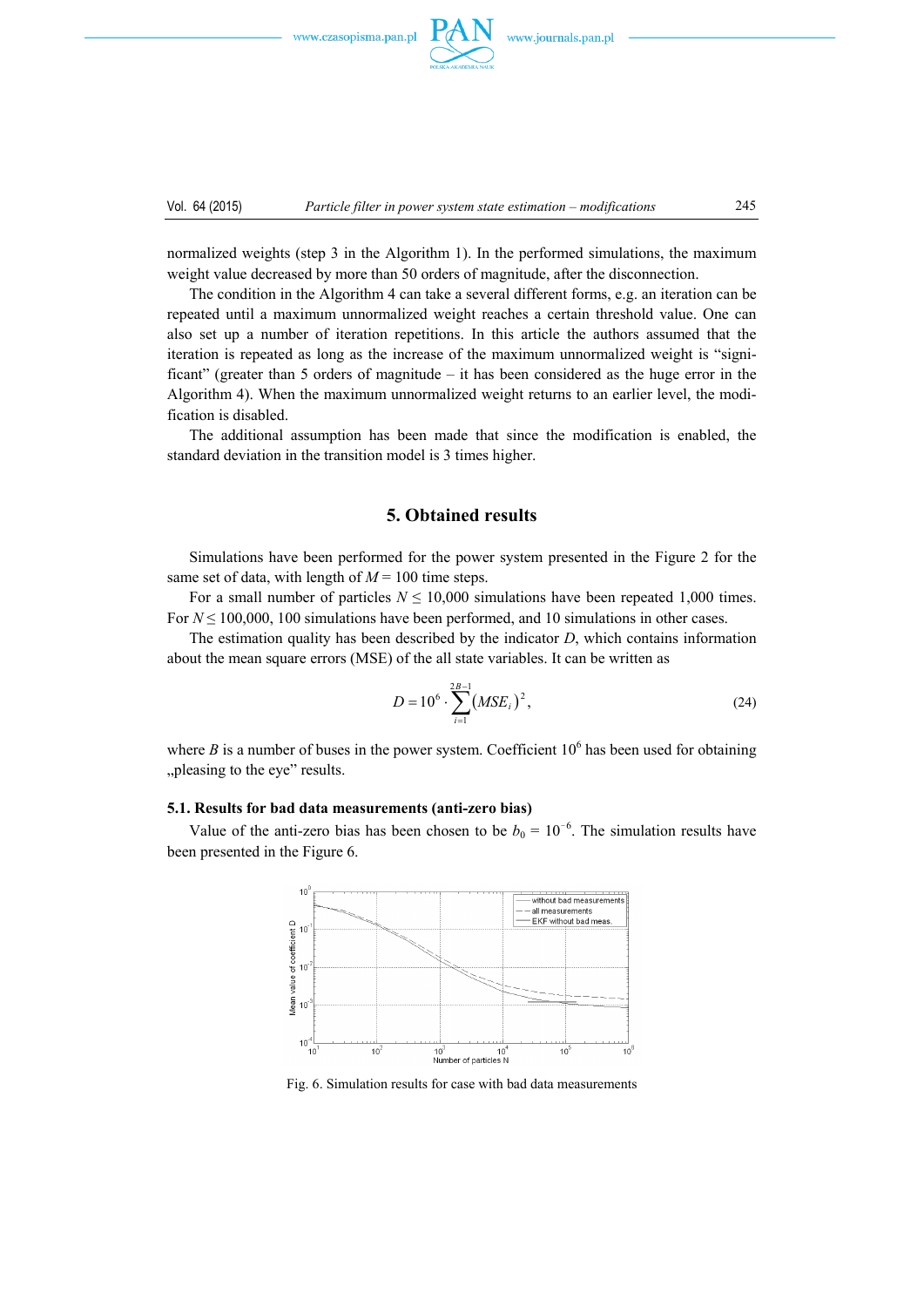



246 *P. Kozierski, M. Lis, A. Owczarkowski, D. Horla* Arch. Elect. Eng.

 Results presented in the chart concern only on the PF method with the anti-zero bias. It is because without this modification results were about 5 orders of magnitude higher. The situation with the EKF method results were similar. In the case of all (including wrong) measurements, the value  $D = 552$  has been obtained.

## **5.2. Results for line disconnection**

The line disconnection in the  $k = 51$  time step has been assumed. However, an effect of a network structure alteration is not only visible in the power flows and the state variables in buses, but also in the parameters that have not been taken into account. One of the problems is the active power balance, which affects the frequency in the power system.

 In the prepared simulation the simplified approach has been used. This is justified, because the most important effect (the rapid change in values of the state variables) has been achieved. After the branch disconnection the estimated state vector values have been calculated using the Weighted Least Squares (WLS) method, assuming that the power injections can not change rapidly. Obtained in this way state vector has been considered as genuine.

 As a result of these calculations, a significant increase of the voltage occurred in the power system, and in the next few steps it has been reduced. The remainder part of the simulation (to  $k = 100$ ) has been held without significant changes. In such a way, the waveforms without noise have been created.

The effects (a chart of the state variables) are shown in the Figure 7.

The simulation results have been presented in the Figure 8.



Fig. 7. Plot of the state variables  $U_2$  (above) and  $\delta_2$  (below) – the values without noises



Fig. 8. Simulation results for the case with the branch disconnection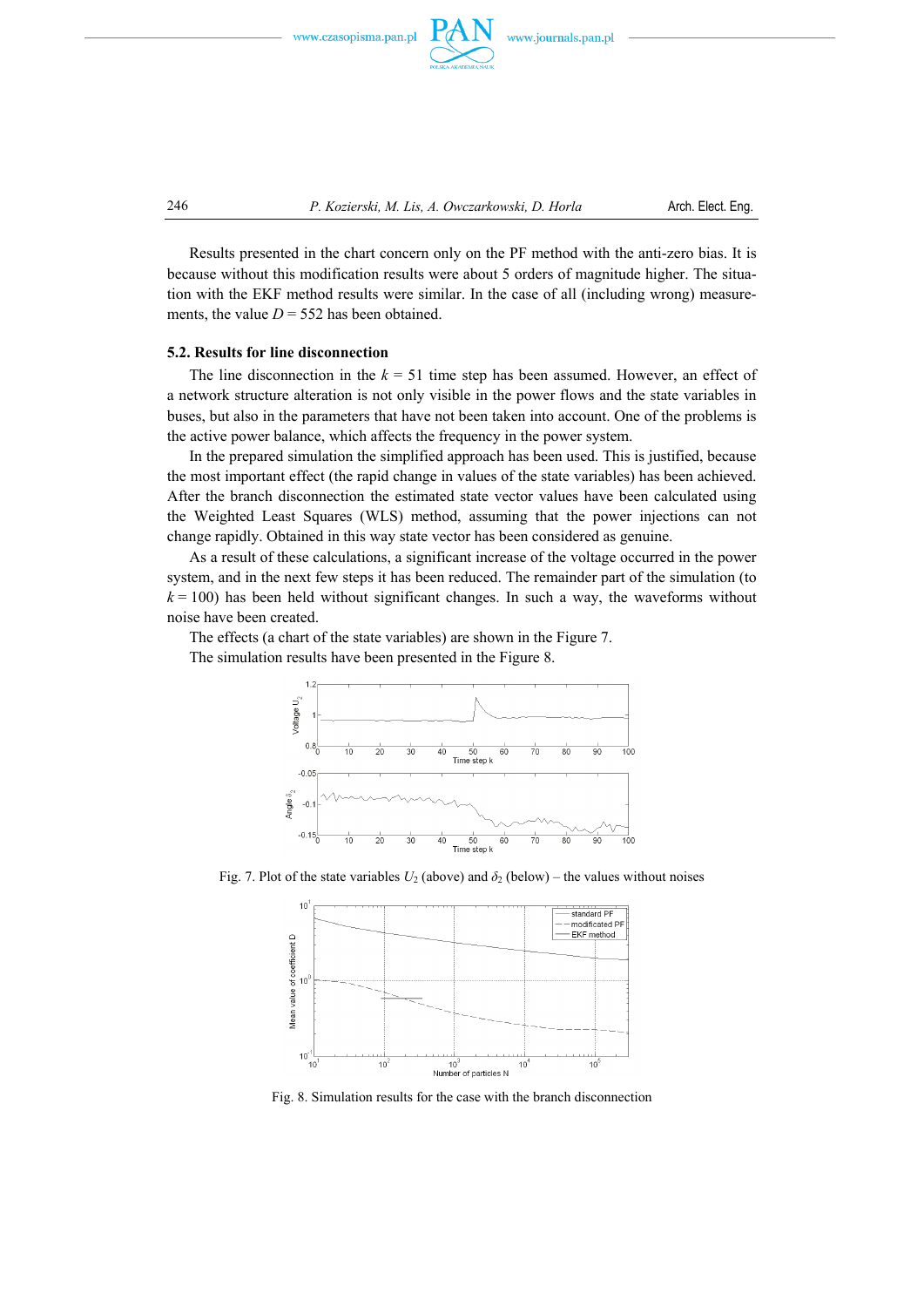

# **6. Conclusions**

 Based on the performed simulations one can say that thanks to the anti-zero bias PF can be used for cases in which bad measurements data may occur. The modification does not affect the computation time, and the obtained results are little worse than in the case without bad measurements.

 PF algorithm with the anti-zero bias has a higher performance in the comparison to the EKF method. Only assuming that a detection of bad data measurements in EKF is implemented, this method is competitive. However, it should be noted that some errors may be higher than assumed in the algorithm and small enough to be unnoticed. In such cases, the versatility of PF method is undoubted advantage.

 The second proposed modification has a noticeable effect on the obtained results (almost 10-times smaller *D* value – see Fig. 8). In the comparison to the EKF method, the standard PF algorithm is far worse. Whereas the modificated PF method gives better results already for about  $N = 200$  particles.

 It should be noted that the characteristics of the state variables may look very different for disconnections of various lines, as well as for a different state of the power system. Despite this, the obtained results are satisfactory, because it has been shown that the approach, which allows to track rapid changes of the state variables, is possible. However, this issue requires further study in the future.

### **References**

- [1] Kundur P., *Power System Stability and Control*. McGraw-Hill Company, New York (1994).
- [2] Wang H., *On the Computation and Application of Multi-Period Security-Constrained Optimal Power Flow for Real-Time Electricity Market Operations.* PhD Thesis, Cornell University (2007).
- [3] Weber J. D., *Implementation of a Newton-Based Optimal Power Flow into a Power System Simulation Environment*. PhD Thesis, University of Illinois (2007).
- [4] Schweppe F.C., Rom D.B., *Power System Static-State Estimation, Part II: Approximate Model.* IEEE Transactions on Power Apparatus and Systems 89(1): 125-130 (1970).
- [5] Chen J., Liao Y., *State Estimation and Power Flow Analysis of Power Systems.* Journal of Computers 7(3): 685-691 (2012).
- [6] Huang Z., Schneider K., Nieplocha J., *Feasibility Studies of Applying Kalman Filter Techniques to Power System Dynamic State Estimation.* Proc. In Power Engineering Conference, IPEC 2007, pp. 376-382 (2007).
- [7] Valverde G., Terzija V., *Unscented Kalman Filter for Power System Dynamic State Estimation.* IET Generation, Transmission & Distribution 5(1): 29-37 (2011).
- [8] Kozierski P., Lis M., Ziętkiewicz J., *Particle Filter in State Vector Estimation Problem for Power System.* Pomiary Automatyka Robotyka 18(1): 71-76 (2014).
- [9] Kozierski P., Lis M., Horla D., *Power System State Estimation using Dispersed Particle Filter.*  Journal of Automation, Mobile Robotics & Intelligent Systems 8(3): 35-40 (2014). DOI: 10.14313/ JAMRIS\_3-2014/25.
- [10] Kozierski P., Lis M., Owczarkowski A., Horla D., *Dispersed Filters for Power System State Estimation. In Methods and Models in Automation and Robotics (MMAR).* 19th International Conference On, IEEE, pp. 129-133 (2014).
- [11] Brzozowska-Rup K., Dawidowicz A.L., *Particle Filter Method* (in Polish), Matematyka Stosowana: matematyka dla społeczeństwa 10/51: 69-107 (2009).